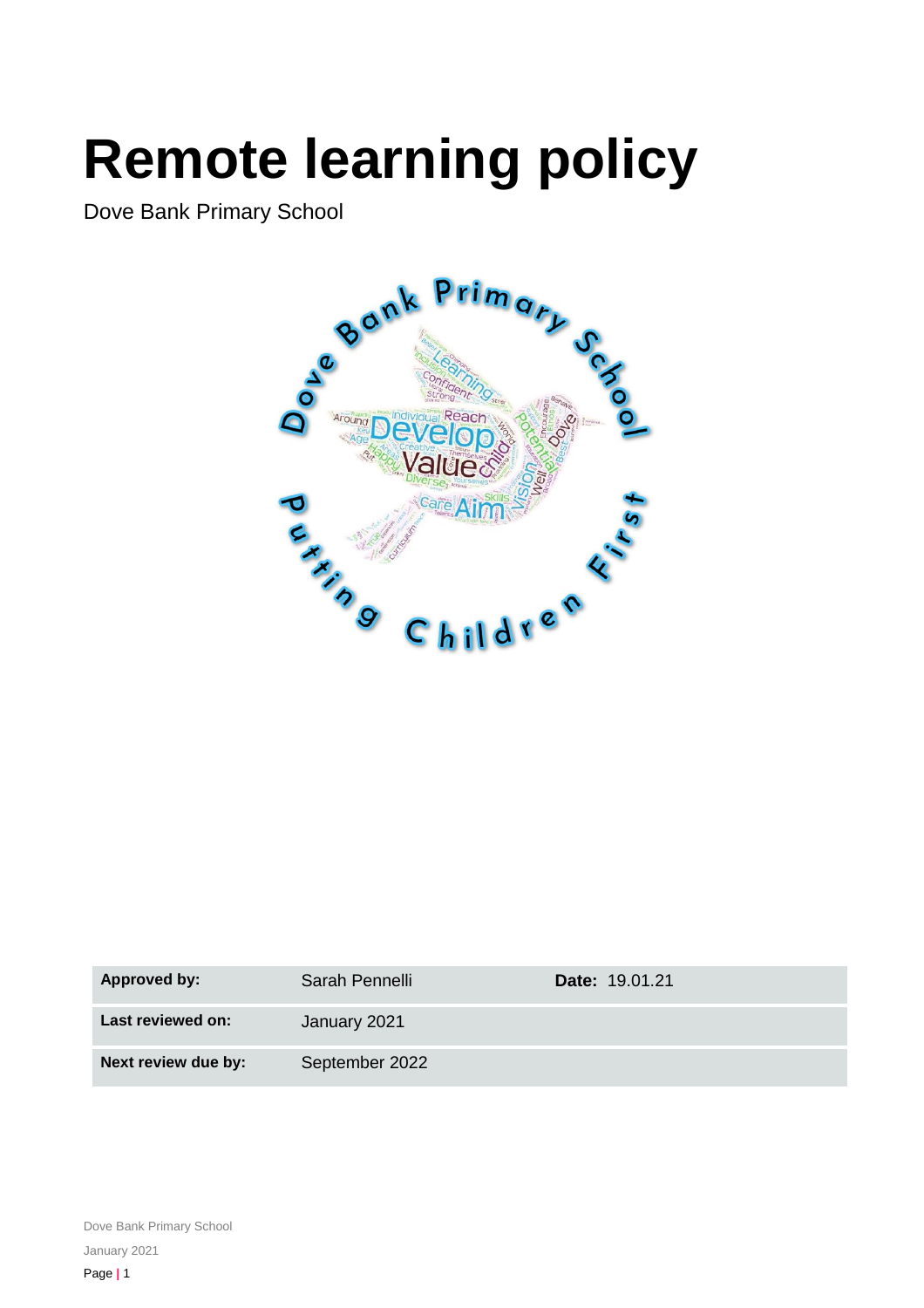## **Contents**

## <span id="page-1-0"></span>**1. Aims**

This remote learning policy for staff aims to:

- Ensure consistency in the approach to remote learning for pupils who aren't in school
- Set out expectations for all members of the school community with regards to remote learning
- > Provide appropriate guidelines for data protection

## <span id="page-1-1"></span>**2. Roles and responsibilities**

## **2.1 Teachers**

When providing remote learning, teachers must be available between 8.45am and 3.30pm.

If they're unable to work for any reason during this time, for example due to sickness or caring for a dependent, they should report this using the normal absence procedure.

When providing remote learning, teachers are responsible for:

- $\triangleright$  Setting work
	- $\circ$  Teachers will provide work for their own class. In FS and Key Stage 1, approximately three hours of work per day will be provided (with less for younger children). In Key Stage 2, approximately four hours of work per day will be provided.
	- o Any child who is self-isolating and is well will be expected to be provided with home learning.

This will be set on a weekly basis and communicated via Tapestry (FS & Y1) and Class Dojo (Y2 to Y6) to parents/ carers.

- $\circ$  Weekly home learning timetables will be provided by the teachers and published on Tapestry, Class Dojo and the OneDrives so that all children can start their home learning immediately on the first day they are absent. If a child does not have access to the technology needed, they will be provided with paper-based learning resources. These will be delivered where possible on day 1 of absence or collected.
- $\circ$  The work set will match the learning that is happening in class as much as possible.
- $\circ$  Teachers will identify the use of high-quality resources that match the normal classroom learning e.g., Power Maths, Cornerstones Curriculum, Monster Phonics, Phonics Play, BBC Bitesize and Oak Academy.
- o Teachers will pre-record their lessons and upload these to the class OneDrives.
- $\circ$  The school has a consistent approach in how it communicates the learning as well as the nature of the learning.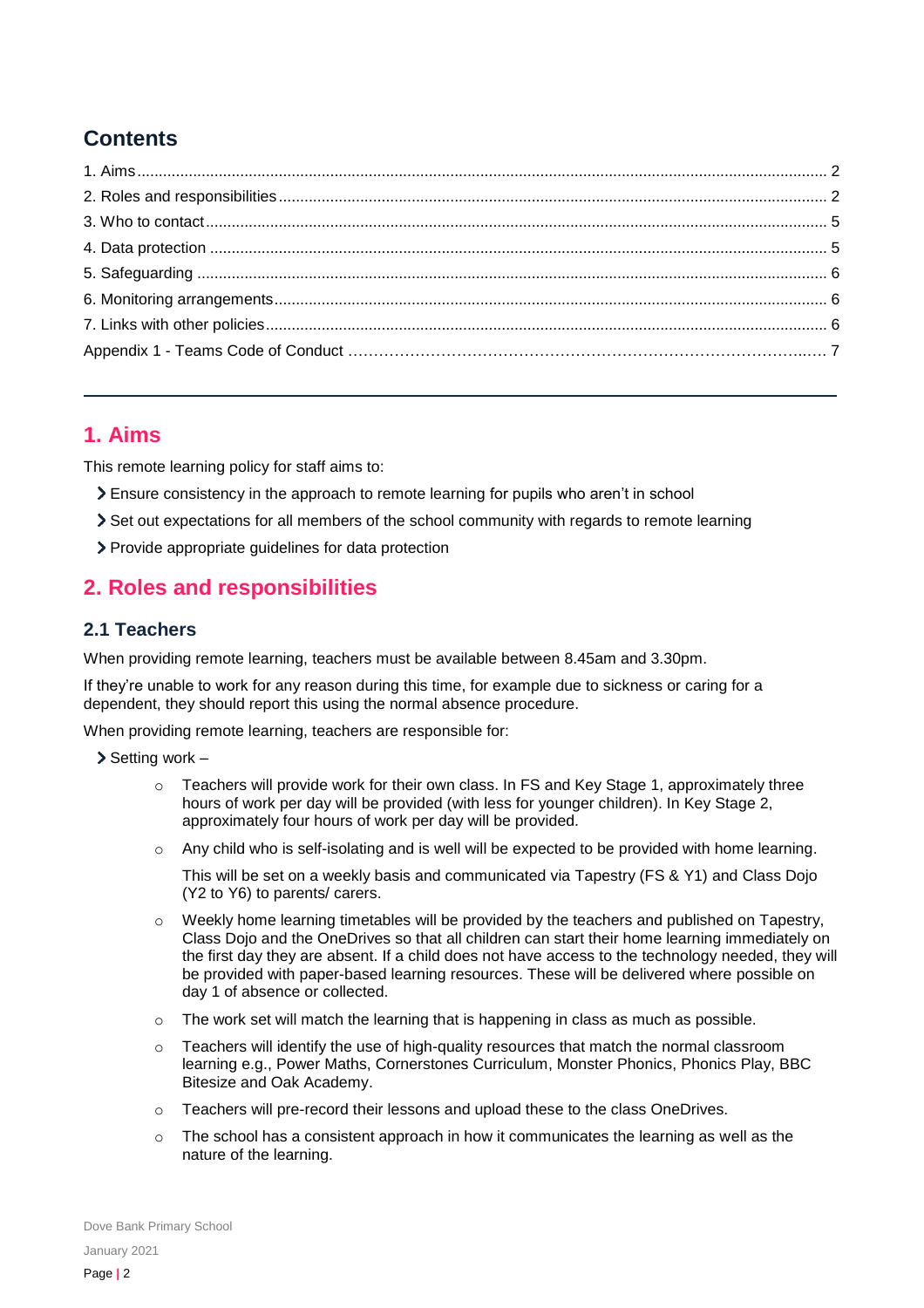- $\circ$  If the whole bubble is isolating or the school has a wider closure, then remote virtual learning via Microsoft teams will take place if the teacher is well and able to do so.
- $\circ$  Teachers are responsible for monitoring any online activity e.g. using Tapestry and Class Dojo as appropriate.
- Feedback will be provided at least twice a week by the teacher via Tapestry and Class Dojo and all work submitted will be acknowledged with a 'like'.
- $\circ$  Parents/cares will alert the teachers to any issues via Class Dojo, Tapestry or the class email address.

 $\blacktriangleright$  Keeping in touch with pupils who aren't in school and their parents –

- $\circ$  Teachers will make contact on day 1 of a child's absence to ensure home learning is understood. This may be by phone, Tapestry or Class Dojo.
- $\circ$  Teachers will communicate a minimum of 2x weekly during a child's absence via phone, Tapestry or Class Dojo.
- o Contact is expected to take place during normal working hours: 8:45-3:30.
- $\circ$  If teachers are aware that children are not completing the home learning, then they should add their concerns to CPOMS and alert The Headteacher or Deputy Headteacher.
- Teachers will complete weekly 'Wellbeing Trackers' to monitor the level of engagement and number of interactions with pupils and their parents,

If teachers use Microsoft Teams to teach remotely or speak to children, parents/carers they will:

- $\circ$  Dress in clothing that is conducive to normal work attire as stipulated in the staff handbook.
- o Be aware of being professional at all times and consider location, especially backgrounds and their environment and 'blur' or change their background if necessary.

## **2.2 Teaching support staff**

When assisting with remote learning, teaching assistants must be available during their normal contracted hours.

If they're unable to work for any reason during this time, for example due to sickness or caring for a dependent, they should report this using the normal absence procedure.

When assisting with remote learning, teaching assistants are responsible for:

- $\geq$  Supporting pupils who aren't in school with learning remotely
	- $\circ$  If they are in a role where they are supporting a child due to SEND needs or other intervention needs, then they will be expected to support the teachers in resourcing appropriate home learning activities for the child.
	- $\circ$  Under the direction of the class teacher, check in on the children's learning and/ or well-being. This can be done by phone or via Dojo / Tapestry.
- If teaching support staff use Microsoft Teams to teach remotely or speak to children, parents/carers they will:
	- $\circ$  Dress in clothing that is conducive to normal work attire as stipulated in the staff handbook.
	- Be aware of being professional at all times and consider location, especially backgrounds and their environment and 'blur' or change their background if necessary.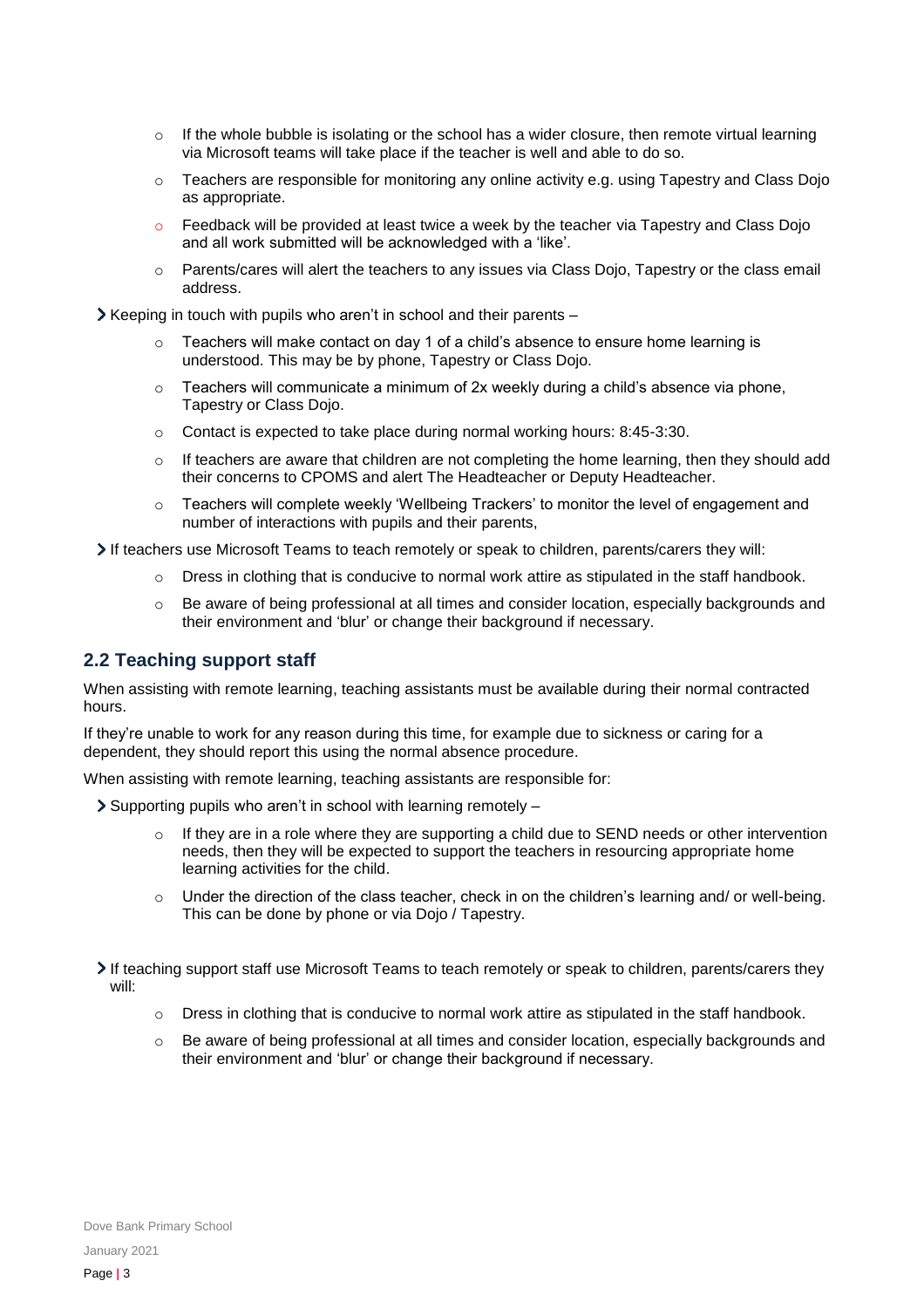## **2.3 Subject leads**

Alongside their teaching responsibilities, subject leads are responsible for:

- Considering whether any aspects of the subject curriculum need to change to accommodate remote learning
- Working with teachers teaching their subject remotely to make sure all work set is appropriate and consistent
- Working with other subject leads and senior leaders to make sure work set remotely across all subjects is appropriate and consistent, and deadlines are being set an appropriate distance away from each other
- Monitoring the remote work set by teachers in their subject explain how they'll do this, such as through regular meetings with teachers or by reviewing work set
- Alerting teachers to resources they can use to teach their subject remotely

#### **2.4 Senior leaders**

Alongside any teaching responsibilities, senior leaders are responsible for:

- Co-ordinating the remote learning approach across the school the headteacher is responsible for coordinating the remote learning across the school
- Monitoring the effectiveness of remote learning explain how they'll do this, such as through regular meetings with teachers and subject leaders, reviewing work set or reaching out for feedback from pupils and parents
- Monitoring the security of remote learning systems, including data protection and safeguarding considerations

## **2.5 Designated safeguarding lead**

The DSL is responsible for:

- Ensuring all children not at school who are subject to a child protection plan are phoned every other day or more regularly as needed
- Ensuring all children not at school who are subject to a Child in Need plan are contacted at least once every 3 days or more regularly as needed
- Ensuring all children not at school who are being supported by Early Help are contacted within the first 2 days of absence and thereafter every 4 days or more regularly as needed
- Ensuring all families where there may be concerns raised by teachers, other parents etc are contacted, supported and referred to Social Care in line with usual thresholds.
- Ensuring that regular contact is being made to those children and families where they may be knowledge of greater need e.g., due to past history, mental health of the family etc.

## **2.6 IT staff**

IT staff are responsible for:

- Fixing issues with systems used to set and collect work
- Helping staff and parents with any technical issues they're experiencing
- Reviewing the security of remote learning systems and flagging any data protection breaches to the data protection officer
- Assisting pupils and parents with accessing the internet or devices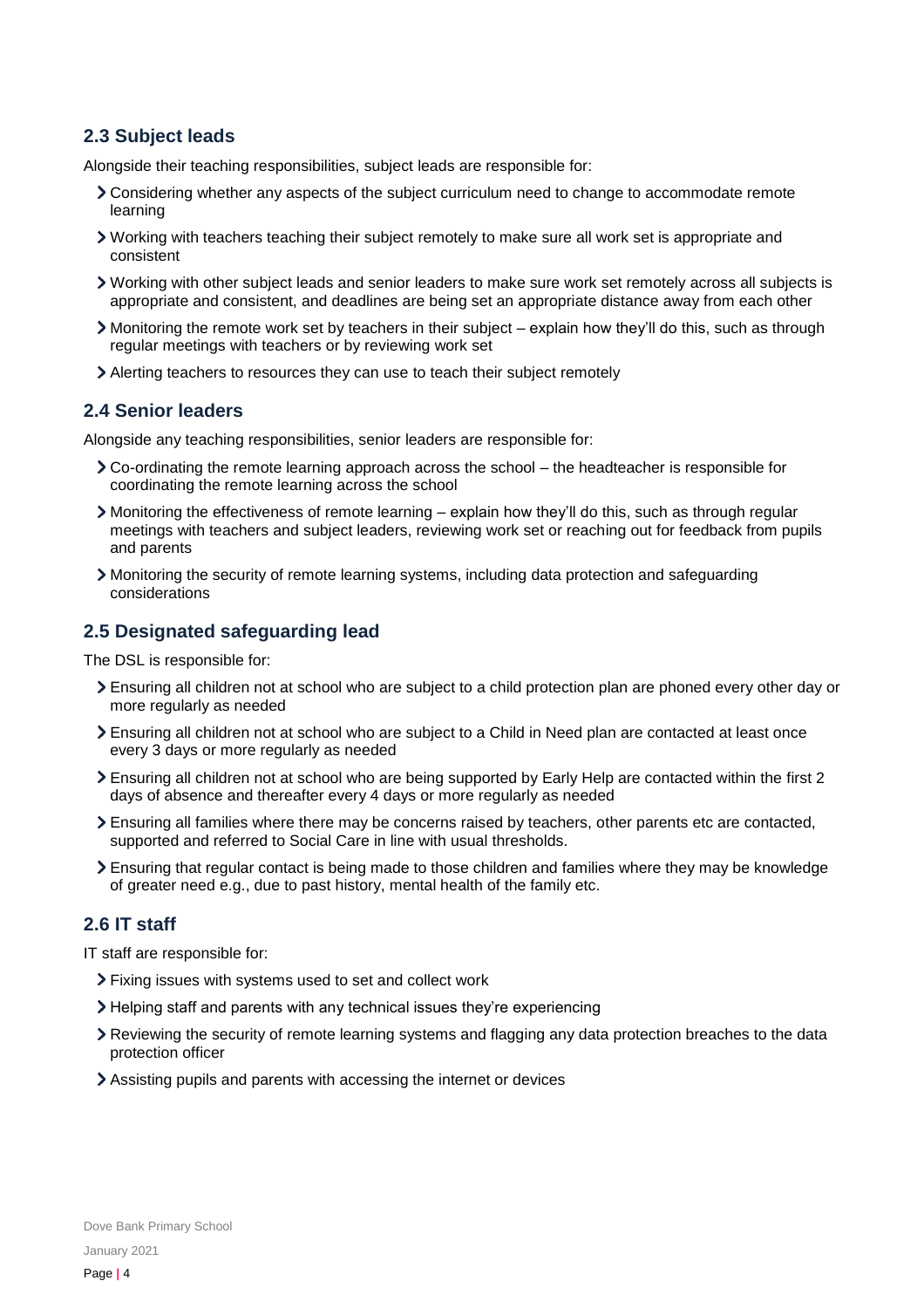## **2.7 Pupils and parents**

Staff can expect pupils learning remotely to:

- $\geq$  Be contactable during the school day although consider they may not always be in front of a device the entire time
- Complete work to the deadline set by teachers
- Seek help if they need it, from teachers or teaching assistants
- Alert teachers if they're not able to complete work

Staff can expect parents with children learning remotely to:

- Make the school aware if their child is sick or otherwise can't complete work
- Seek help from the school if they need it if you know of any resources staff should point parents towards if they're struggling, include those here
- > Be respectful when making any complaints or concerns known to staff

#### **2.8 Governing board**

The governing board is responsible for:

- Monitoring the school's approach to providing remote learning to ensure education remains as high quality as possible
- Ensuring that staff are certain that remote learning systems are appropriately secure, for both data protection and safeguarding reasons

## <span id="page-4-0"></span>**3. Who to contact**

If staff have any questions or concerns about remote learning, they should contact the following individuals:

- $\ge$  Issues in setting work talk to the headteacher or deputy headteacher
- Issues with behaviour talk to the headteacher, deputy Headteacher or SENDCo
- Issues with IT talk to the Headteacher or deputy Headteacher who will contact Finch IT if the issue can't be resolved
- Issues with their own workload or wellbeing talk to the headteacher or deputy headteacher
- Concerns about data protection talk to the headteacher
- Concerns about safeguarding talk to the DSL or one of the deputy DSLs

## <span id="page-4-1"></span>**4. Data protection**

#### **4.1 Accessing personal data**

When accessing personal data for remote learning purposes, all staff members will:

- Use their laptop as provided by the school
- If working remotely to use the OneDrive to store and share information
- Only use agreed methods of communication e.g., phone, Tapestry, Class Dojo or Microsoft Teams when contacting parents.
- If in doubt always refer to the headteacher or deputy headteacher in their absence.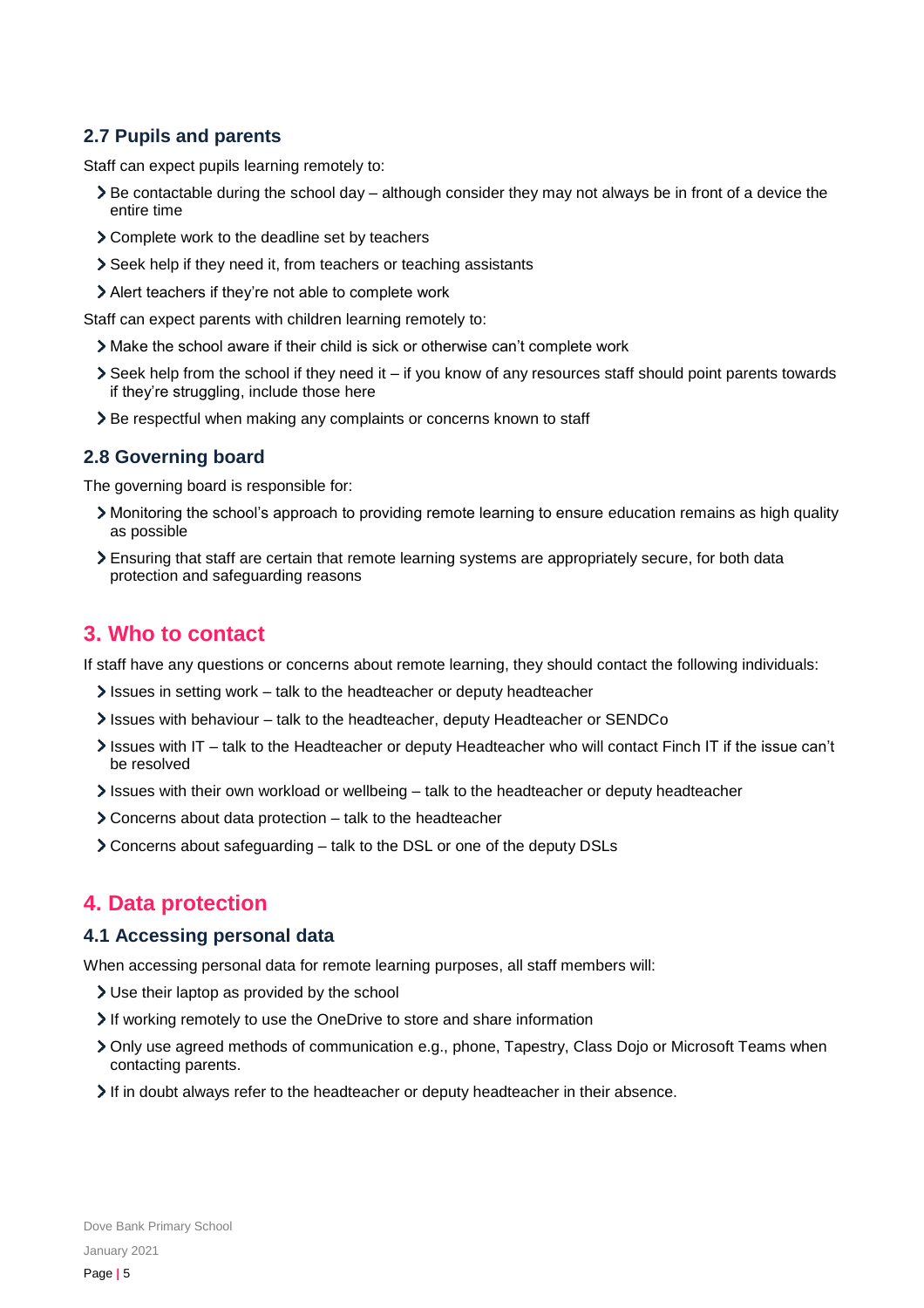## **4.2 Processing personal data**

Staff members may need to collect and/or share personal data such as email addresses and phone numbers as part of the remote learning system. As long as this processing is necessary for the school's official functions, individuals won't need to give permission for this to happen.

However, staff are reminded to collect and/or share as little personal data as possible online.

#### **4.3 Keeping devices secure**

All staff members will take appropriate steps to ensure their devices remain secure. This includes, but is not limited to:

- Keeping the device password-protected strong passwords are at least 8 characters, with a combination of upper and lower-case letters, numbers and special characters (e.g., asterisk or currency symbol)
- Ensuring the hard drive is encrypted this means if the device is lost or stolen, no one can access the files stored on the hard drive by attaching it to a new device
- Making sure the device locks if left inactive for a period of time
- Not sharing the device among family or friends
- Installing antivirus and anti-spyware software
- $\blacktriangleright$  Keeping operating systems up to date always install the latest updates

## <span id="page-5-0"></span>**5. Safeguarding**

All staff have had recent safeguarding training (January 2021) and know to pass on any concerns via the electronic system CPOMS. If for some reason they are unable to access the system or it is an emergency staff should contact the headteacher or deputy headteacher immediately.

## <span id="page-5-1"></span>**6. Monitoring arrangements**

This policy will be reviewed in August 2021 and annually thereafter by the SLT. At every review, it will be approved by the Governing Body.

## <span id="page-5-2"></span>**7. Links with other policies**

This policy is linked to our:

- > Behaviour policy
- Child protection policy and coronavirus addendum to our child protection policy
- > Data protection policy
- ICT and internet acceptable use policy
- > Online safety policy